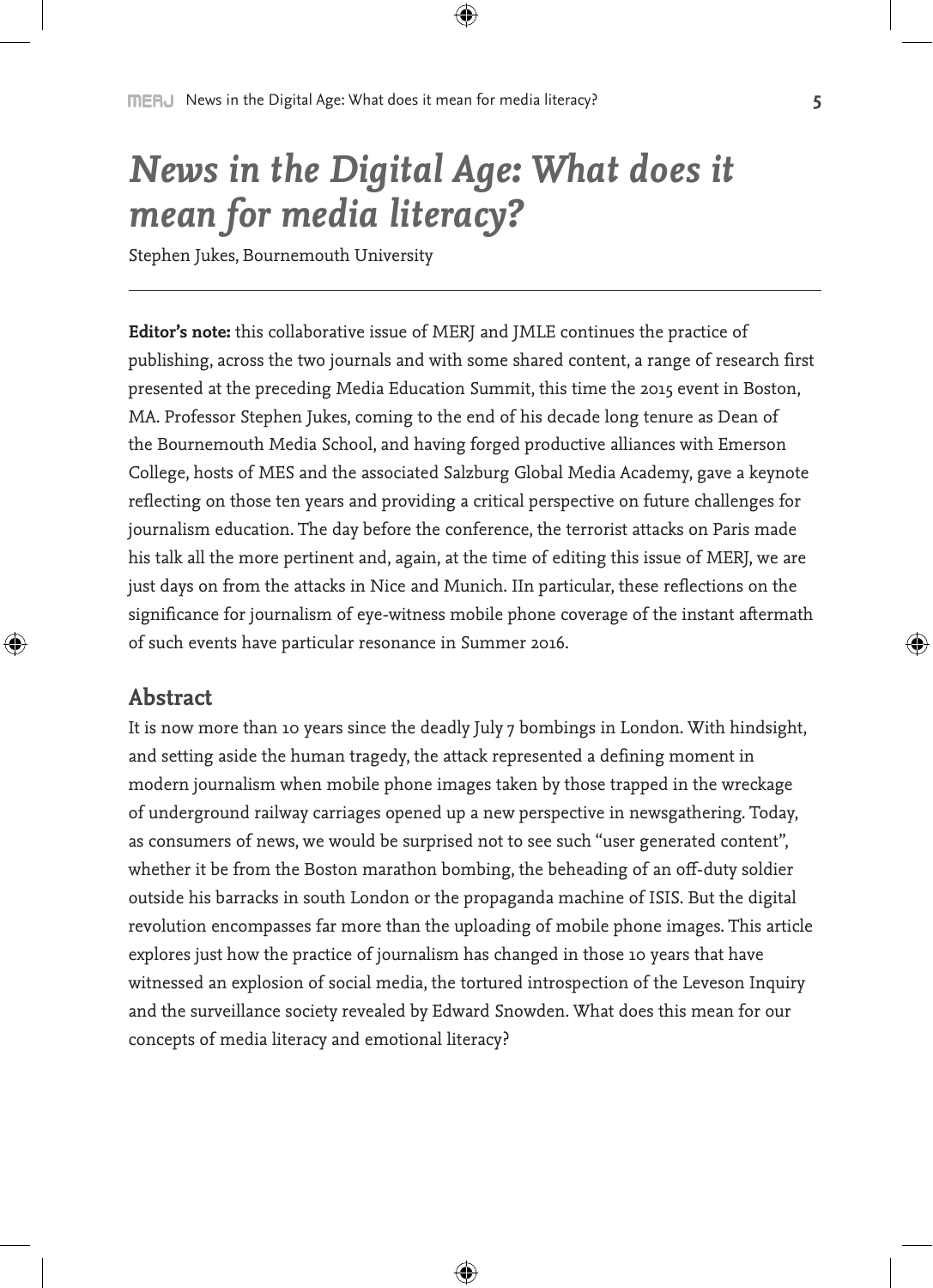Sexual intercourse began In nineteen sixty-three (which was rather late for me) - Between the end of the "Chatterley" ban And the Beatles' first LP. **Philip Larkin (1922 – 1985)**

# **Introduction**

When the poet and novelist Philip Larkin wrote the celebrated lines of *Annus Mirabilis* he did more than just comment on London's "Swinging 60s", he captured a turning point in British culture and society. It is easy to forget that only a few years earlier, the British public had to travel to Paris to buy books by authors such as Henry Miller and Laurence Durrell, banned under law by those whom George Orwell referred to as "the striped-trousered ones who rule." Larkin's poem seized on more than just the sexual revolution that was taking the nation by storm in the 1960s. Indeed, the courts did overturn the ban on DH Lawrence's sexually explicit novel *Lady Chatterley's Lover*, homosexuality would soon be decriminalised and abortion was legalised. But equally, in 1965 the death penalty was abolished in Britain and society began to undergo fundamental changes on a broad front.

This article, based on a keynote presentation on media literacy and news delivered at the 2015 Media Education Summit in Boston, casts back to Larkin for two reasons. Firstly, Larkin's *Annus Mirabilis* illustrated how seismic shifts in culture and society cannot always be pinned down neatly to one specific event in history. And secondly, he captured a period when literature, as represented by the novel, and other forms of art were breaking out of their familiar containers in a way that was both exciting and challenging. So too, I will argue that today's news journalism is breaking out of its normative forms as represented by newspapers and broadcast news bulletins. I will first touch on how that happened and explore whether there were key turning points in the revolution. I shall then examine what I believe are some of the less well rehearsed changes in the practice of journalism and seek to identify some clear trends. Finally, I will consider the implications for concepts of media literacy when related to news. In the context of news, that for me means understanding how news media inform, create meaning and engage individuals and society, coupled with our ability to produce and critically evaluate news media.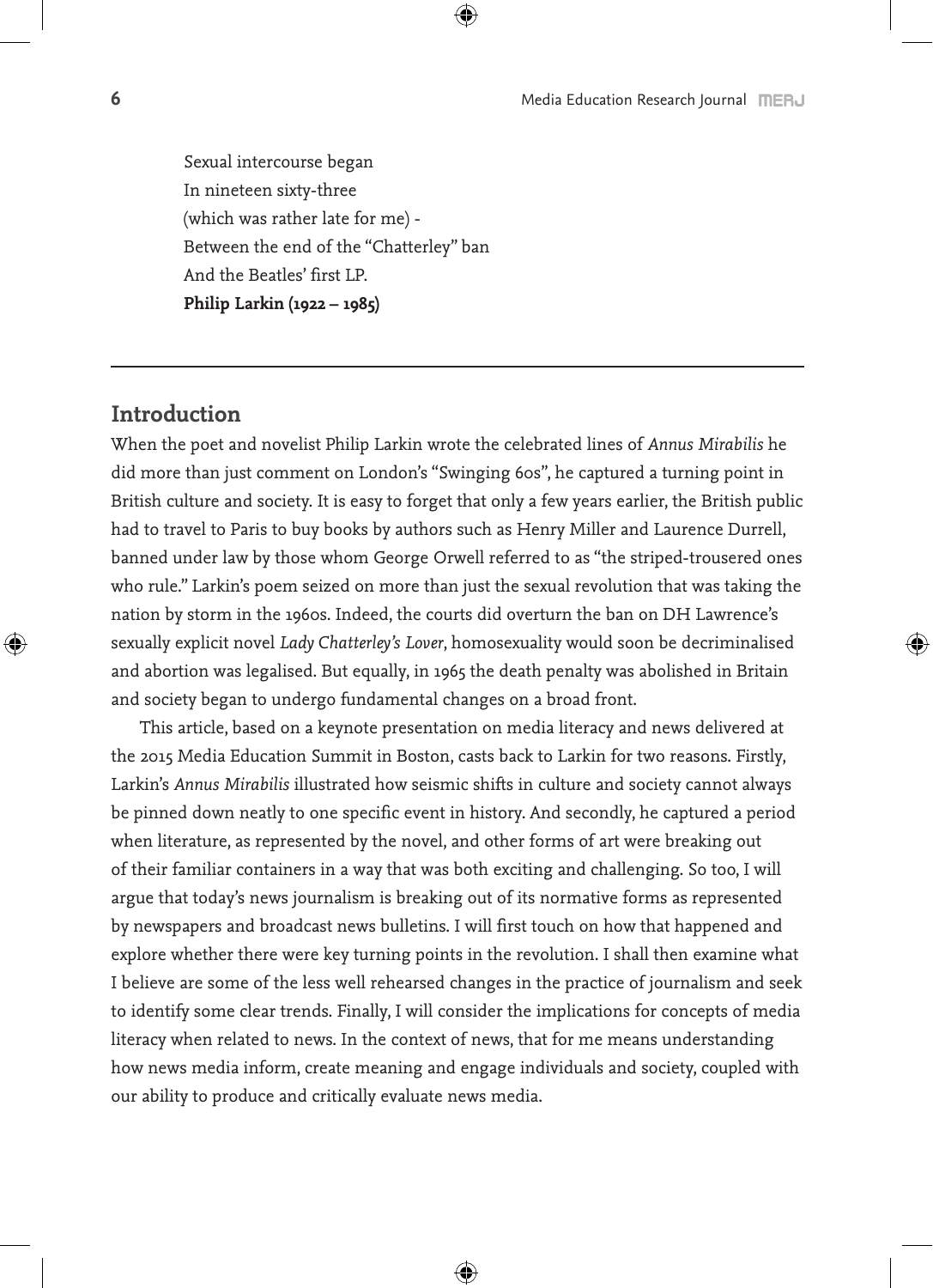## **Shifts across a decade**

So between which points should the radical shift in news media, as part of today's globally connected, digital world, be located? Some trace key changes back to the mid-1990s when America Online was taking off (when I first went to live in the United States in 1996 as the Americas Editor of the news agency Reuters it was notoriously unreliable. In fact we dubbed it "America *Offline*". But the Internet was soon booming and fuelling the infamous dot-com-bubble). It wasn't long before the Clinton presidency was shaken by what today would be viewed as a very normal blog. The Drudge Report, born out of a Hollywood gossip column run by journalist Matt Drudge, broke the story of Clinton's affair with the intern Monica Lewinsky in 1998. The "heavy lifting" journalism had been carried out by the "old media" magazine Newsweek and its reporter Michael Isikoff. But when hours before deadline Newsweek's executives pulled the story, Drudge stepped in ahead of the Washington Post.

As part of that shifting culture, two major global news events stand out from those early stirrings in the 1990s – the Sept 11 terror attacks on New York and Washington DC in 2001 and the Asian "Boxing Day" tsunami in 2004. Both encapsulated many elements of the change: they were image-driven stories, drawing heavily on what has today become known as "user-generated content"; they were live on air or (in the case of the tsunami) virtually live and became part of a shared experience watched by a globally connected audience; and both were sensational, with a true capacity to shock. For me personally, a key turning point in this sequence of changes came with the July 2005 bombings in London, known as '7/7'. Precisely because news teams could not go down into the Underground tunnels to access the bombed carriages, mobile phone pictures came into their own. Those caught up in the attacks sent the grainy images through to the likes of the BBC, enabling the public to see what would otherwise never have appeared in news bulletins. It is around the time of the Asian tsunami and London bombings that the phrase "citizen journalism" entered into our everyday news vocabulary (Allan, 2013: 9). Crucial to this was how mobile technology enables ordinary citizens to capture major breaking news stories when they happen to be on the scene. It was the 7/7 bombings that prompted the BBC to set up its "social media hub". Helen Boaden, who was the BBC's Director of News at that time, identified the attacks as a watershed and "the point at which the BBC knew that newsgathering had changed forever (2008)". In a reflection on the changing news landscape and 7/7, she wrote:

"Within 24 hours, the BBC had received 1,000 stills and videos, 3,000 texts and 20,000 e-mails. What an incredible resource. Twenty-four hour television was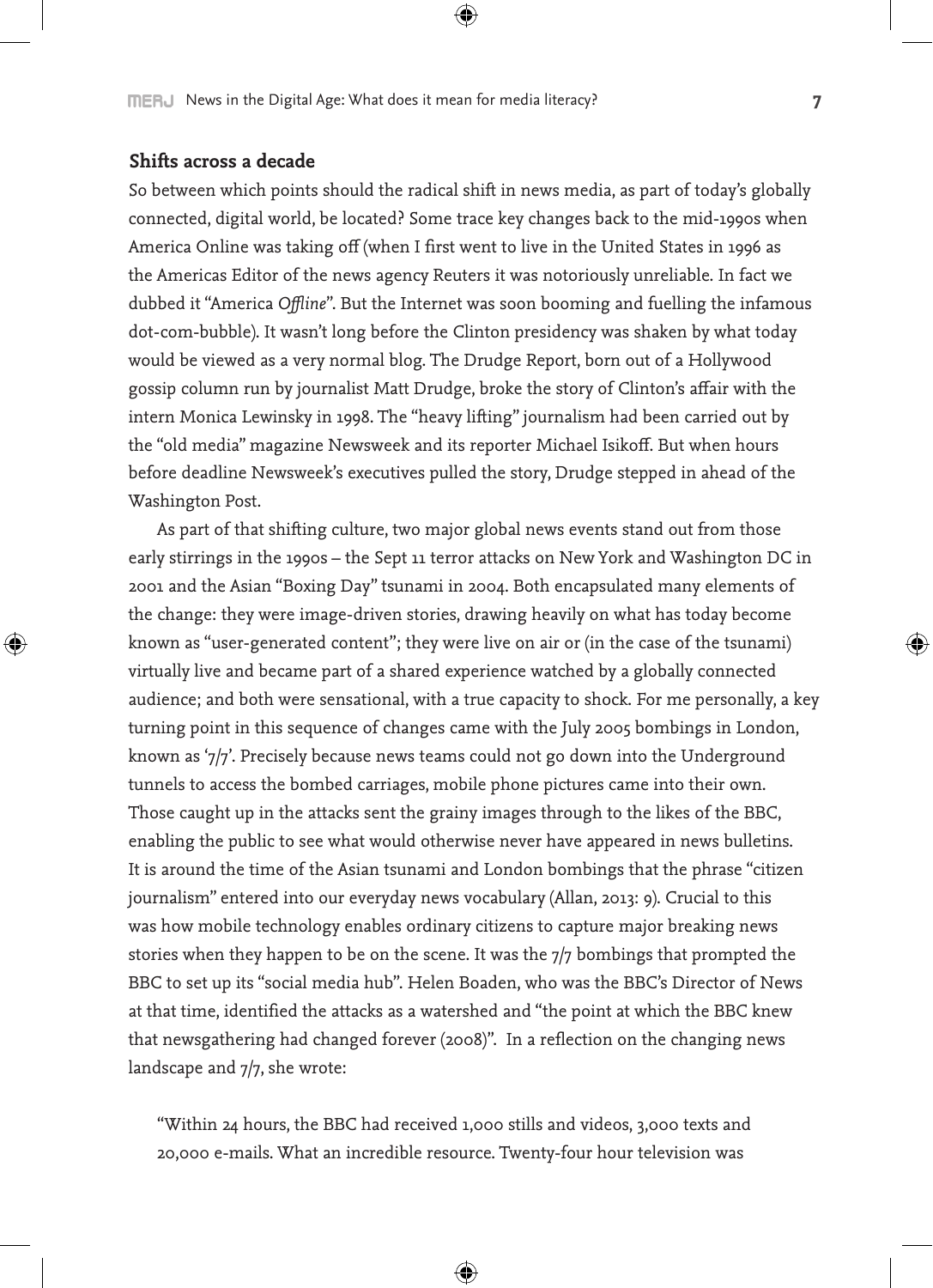sustained as never before by contributions from the audience; one piece on the Six O'clock News was produced entirely from pieces of user-generated content. At the BBC, we knew then that we had to change. We would need to review our ability to ingest this kind of material and our editorial policies to take account of these new forms of output."

Within a few years, the practice had become taken for granted. Certainly many "professional" journalists do not consider this to be "proper" journalism and are vociferous in labeling it "amateur." But equally, the presence of user-generated material is ubiquitous. So much so, that when the Boston marathon was also subject to a bomb attack in 2013, images from bystanders were uploaded to news web sites almost immediately and were a critical element of the coverage. I will discuss the immediacy, subjectivity and perceptions around the authenticity of such images later in this paper, but the point I want to make here is that by 2013, less than 10 year after the Asian tsunami, the cultural shift had become deeply embedded in the culture of news journalism. It has indeed entered the psyche not only of journalists but also of those they cover. So much so that in the same year, when the off-duty soldier drummer Lee Rigby was hacked to death outside his barracks in South-East London, one of the killers, Michael Adebolajo, calmly waited at the roadside, bloody meat cleaver in hand, waiting for a passer-by to film a political statement on her mobile phone. Today, of course, our news agendas are filled with images of terror and propaganda distributed by ISIS as the Middle East crisis in Syria and Iraq lurches from one crisis to the next. Using the full range of social media tools, ISIS manages to enthuse and recruit young Moslems from European nations, while at the same time striking terror into the heart of western democracies.

We live then in a media age when new and old conflicting forces are at play. It is a world, as Deuze observes (2012), in which media are ubiquitous, pervasive and cannot be switched off, effectively a mundane mark of existence. Nowhere, I would add, is this truer than in the world of news journalism.

## **The changes we now take for granted**

As I have attempted to set out, many of the changes over the past decade are now taken for granted and embedded in today's news ecology. This much we know: we are all potentially journalists, thanks to the mobile phone, of which there are more than six billion in the world. News is available anywhere, at any time, on any platform (it is no longer a case of the British public school-educated foreign correspondent telling his audience what he wants to tell them, when he wants to tell them). The advertising-based business model that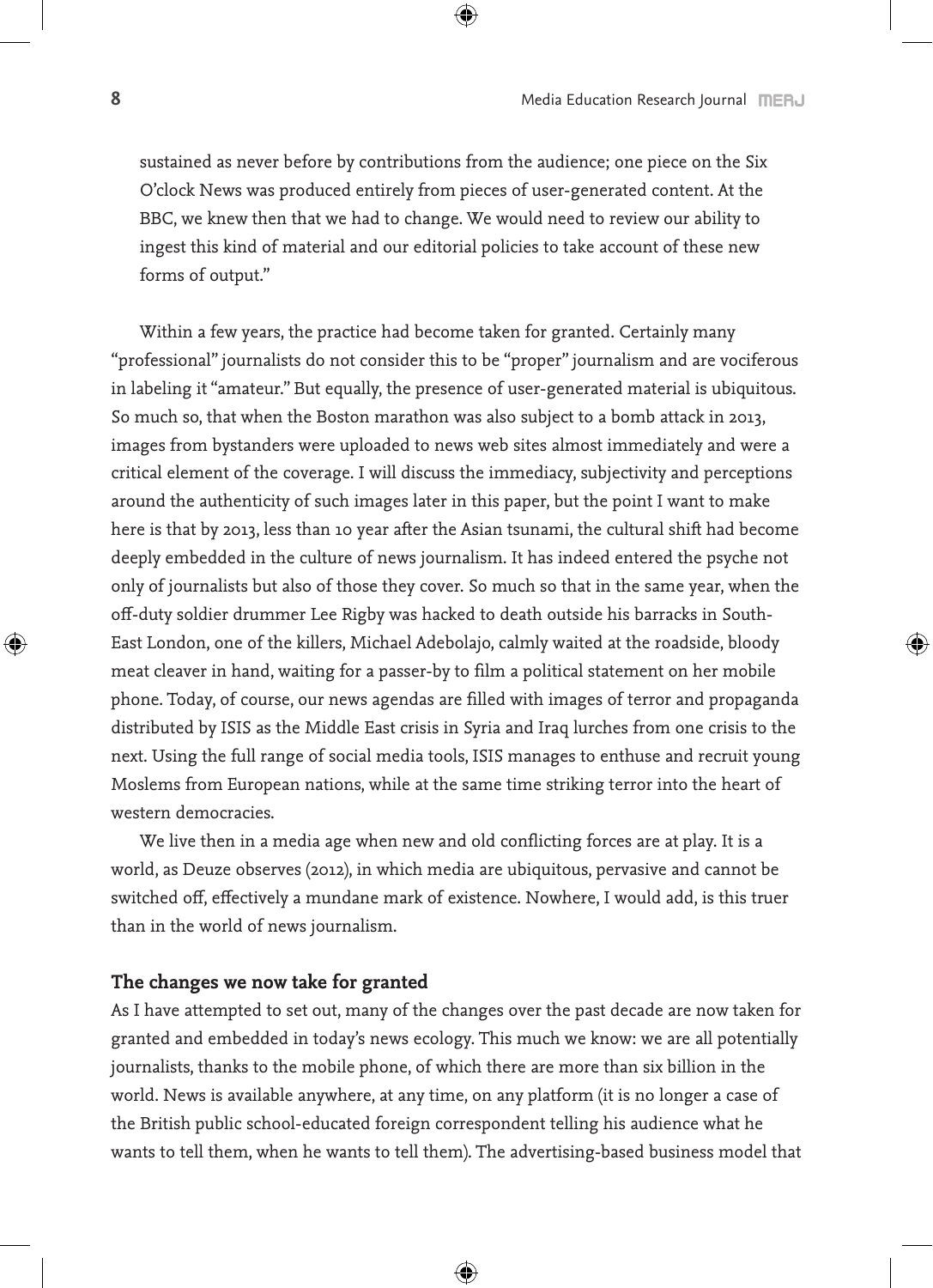served media companies from the late 19th century has been fundamentally disrupted by the Internet, with dire consequences for the profitability of news and for jobs. As a result, there have been serious cuts to newsgathering budgets, well documented in the news itself and through academic study; equally desperate finances have spawned desperate practices of journalism, leading in the United Kingdom to the so-called "hacking" scandal and subsequent Leveson Inquiry (Davies, 2014) into the press. According to an Ipsos MORI poll in early 2016, only one in four UK citizens trust journalists to tell the truth (although this is marginally higher than at the time of the Leveson Inquiry). And we also know that in this environment, a number of new start-ups are trying to make their name, from BuzzFeed to VICE News.

I want instead to concentrate in what follows on trends that are arguably less well documented and that go to the heart of understanding how media "works" today to inform, create meaning and engage the public - the very stuff of our media literacy.

#### **Culture of New Visibility**

The first of these trends is what has been called the "new visibility" (Thompson, 2005) and relates to the all-pervasive nature of media and specifically images referenced, for example, by Deuze (2012) and Altheide (2014) in their analyses of media-driven social change. The latter argues that news is increasingly oriented towards the visual, with images woven together from multiple sources and evolving as a platform of fear, danger, excitement and risk (ibid: 3). This new visibility manifested itself in events we would never previously have seen such as the Asian tsunami or the 7/7 bombings on the Underground; often this was through the impact of social media as in what were the heady early days of the Arab Spring when north African dictators lost control of the "message" in the face of street protests. The key to this new visibility is that we can now often witness such events in what is virtually real-time (Allan, 2013: 92). When reports first emerged of a chemical weapons attack on the Damascus suburb of Ghouta in August 2013, there was no hiding what had happened. Graphic video footage in August of children writhing in agony was uploaded almost immediately and caused international outrage, sparking a UN investigation. Nabila Ramdani, a French-Arab journalist who had worked extensively in Syria, recounted how her contacts in the country sent her almost simultaneously video film of children dying from the effects of nerve agents. Even the most sanitised images, she wrote in *The Observer* newspaper (2013), were considered unpublishable to a wider audience. Compare that with 1988 when Saddam Hussein used chemical weapons in to kill about 5,000 of his own citizens at Halabja. There were no mobile phones to capture the horror and it took days for still pictures to emerge. I was based in Bahrain at the time as a Middle East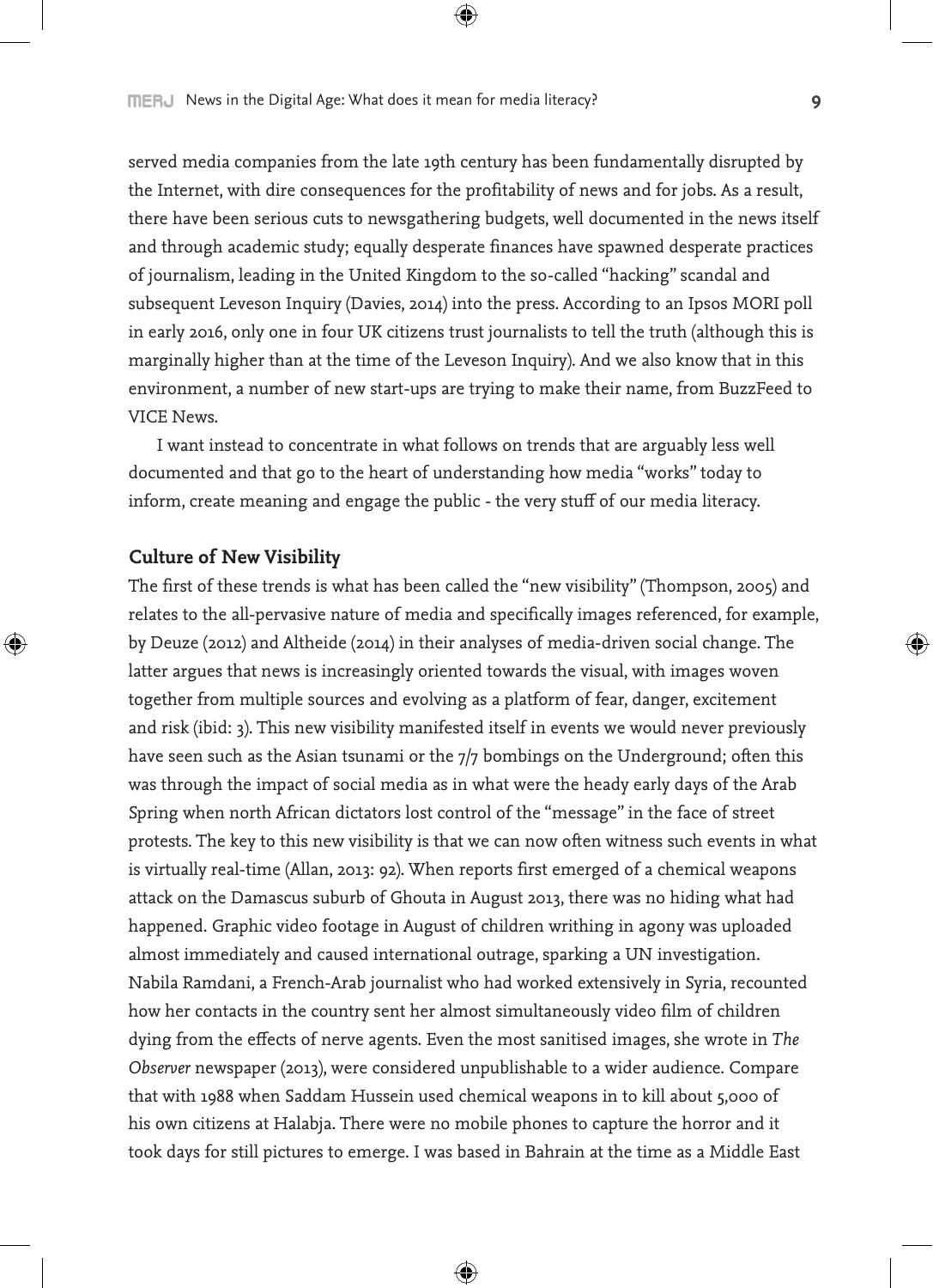correspondent for Reuters and handled some of the copy filed by my colleague Patrick Worsnip who had been flown to Halabja by the Iranian military. Transport restrictions and poor communications meant it took five days for the story to emerge in public. Social media images, gathered from citizens, traffic cameras, and other sources have also helped shed light on the downing of the Malaysian Airlines flight MH17 over eastern Ukraine at the height of the conflict with Russia in 2014. The subsequent Dutch Safety Board investigation established it had been shot down by a surface-to-air Buk missile system but was careful not to attribute blame to one side or the other. It was left to journalists to track the movements of the mobile missile launcher, providing ample evidence that it had been located in an area held by Russian separatist/ rebel forces.

Most recently, a third ingredient has since been added to this increased visibility in the form of what have been called "perpetrator images" or the "terrorist selfie" through which social media are used to celebrate acts of violence (Linfield, 2015):

"We live in the age of the fascist image. The cell-phone camera and lightweight video equipment - along with YouTube, Facebook, Instagram, and all the other wonders of social media - have allowed perpetrators of atrocities to document, and celebrate, every kind of violence, no matter how grotesque."

It is tempting to say that terror organisations have repeatedly used images of their victims or hostages in the past – think of the Red Army Faction's operations in what used to be West Germany and their habit of sending newspapers crude black and white photographs of those they had kidnapped (for example the former Italian Prime Minister Aldo Moro abducted in 1978). But there are two aspects of today's perpetrator images that are very different: firstly the sheer scale, intensity and speed of their circulation, and secondly the celebration of extreme violence. Still images and highly produced videos of ISIS insurgents pointing a knife at an orange clad U.S. hostage are burned into our minds through constant media exposure, perpetuated by the ability of new technology to freeze frames and loop images in a never-ending repeat. While the extreme levels of violence are a hallmark of ISIS and other death cults, the style of production is distinctly western, employing the aesthetic of Hollywood films such as *Hunger Games* or that of console games such as *Call of Duty* (Parkin, 2016). It is this that makes them so uncomfortable for us.

Similarly, when the gunman Amedy Coulibaly took hostages in a Paris supermarket in the wake of the 2015 Charlie Hebdo massacre, he came armed not just with a Kalashnikov but also a GoPro camera strapped to his torso. He tried to e-mail footage of his attack,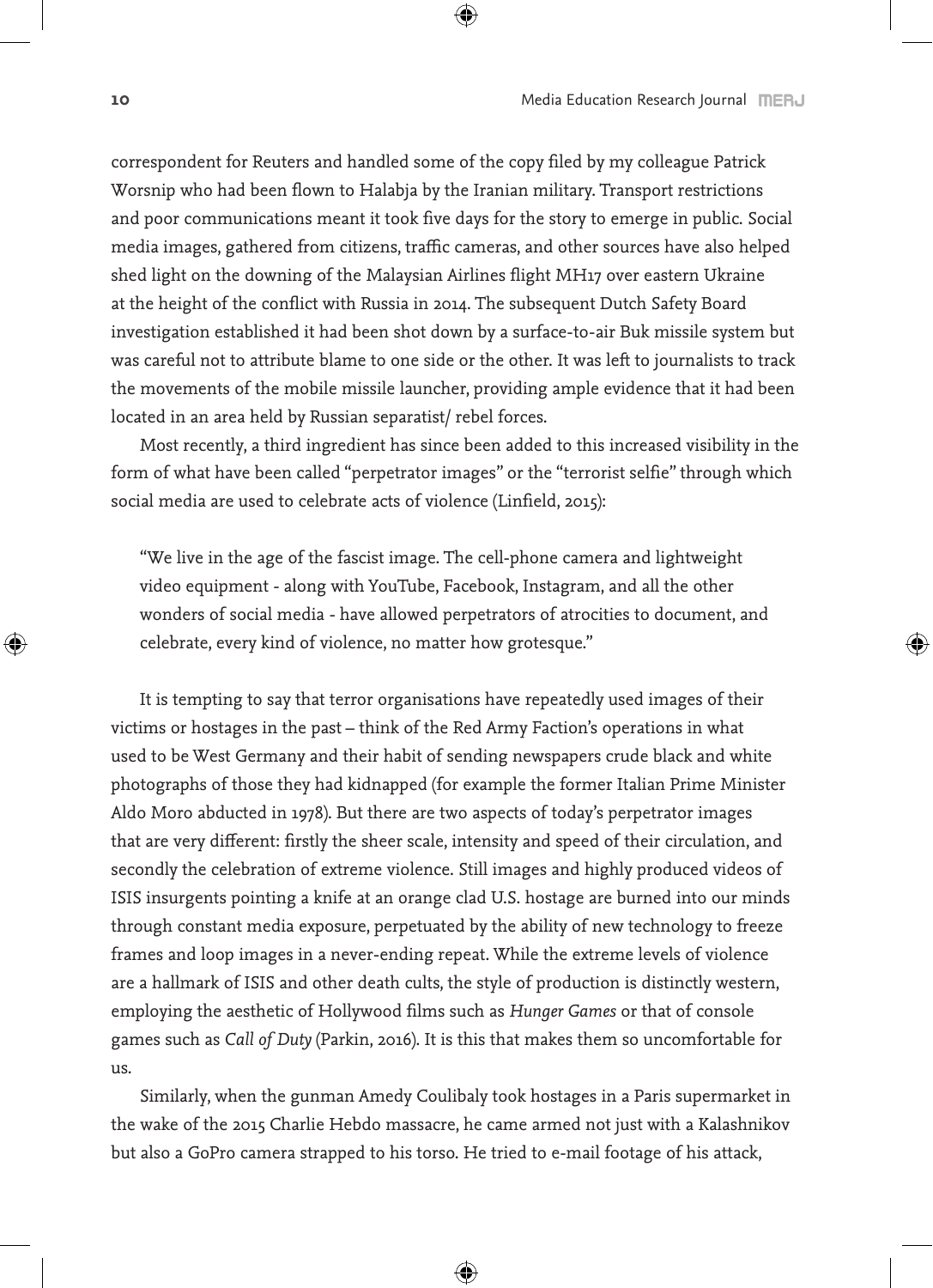including his killing of three shoppers, from the supermarket but was ultimately frustrated in his attempt by the lack of Wi-Fi.

#### **A tonal shift towards more emotion**

This new visibility and culture of the extreme image is leading inexorably to a second trend, a tonal shift in news media which is laying bare age-old tensions between, on the one hand, journalistic norms of objectivity and detachment and, on the other hand, the need to engage audiences. As Seaton has observed, the reporter's first fear is of being boring and the best news is "hot", demanding attention. Far from being emotionally neutral, it is designed to stir, arouse and manipulate (2005: 231). But until recently, I would argue, mainstream serious news media have generally managed to square that circle, relying on a number of stylistic devices to inject emotional elements into stories while maintaining at least a pretence of objectivity. The most common method has been to "outsource" emotion (Tuchman 1972, Wahl-Jorgensen 2012), a process by which the journalist cites through quotation or describes the emotions of the protagonists in a story without implicating themselves.

However, a clear trend is emerging in which this convention is faltering in the face of the torrent of user-generated material now flooding into newsrooms and into the final news output to audiences. "UGC hubs" or social media desks, such as that situated at the heart of the BBC's newsroom, are now taking in raw, unedited images. Traditional lines between engagement and detachment are being blurred and we are experiencing open displays of emotion in televised news bulletins. The near instantaneous uploading of images from citizens witnessing news in the making is sometimes perceived as *more* authentic than traditional reporting which is seen by some members of the public as institutionally biased or contrived (Allan, 2014: 139). This new type of content is unapologetically subjective and its impassioned redistribution (via, for example, "re-tweets" and "shares" on social media) may well be deemed as providing a truer picture of what is happening on the ground (ibid).

A new generation of young journalists, hired sometimes for their social media or language skills, are staffing these UGC hubs and handling graphic images throughout the day. In the meantime, the newsroom, once perceived as a "safe" zone away from the conflicts and disasters covered by foreign correspondents, has been dubbed the "digital frontline" as increasing numbers of those working on such desks, report symptoms of stress and trauma. A survey of journalists working with user-generated content by Eyewitness Media concluded (2015: 16):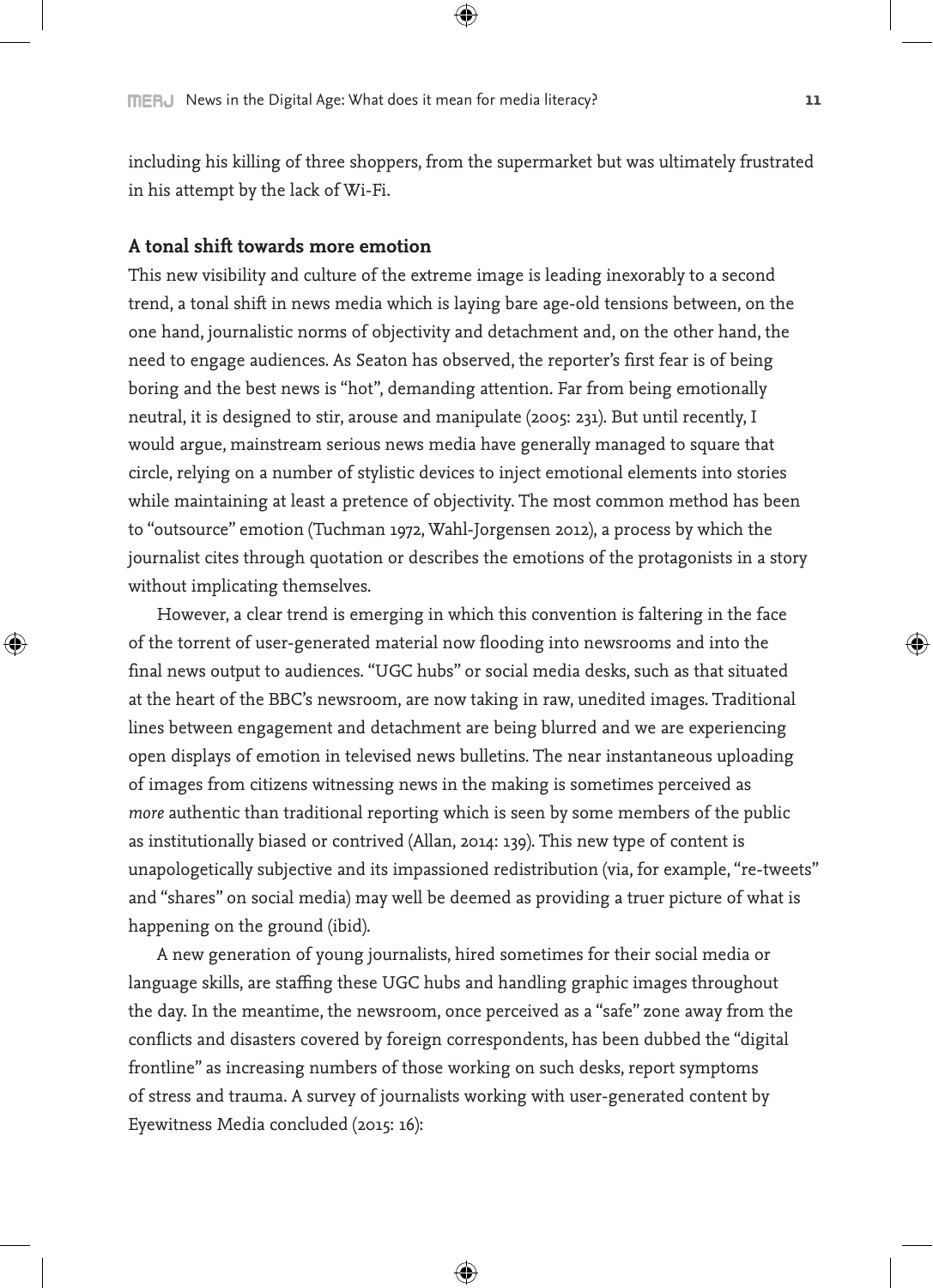"Office-bound staff who used to be somewhat shielded from viewing atrocities are now bombarded day in and day out with horrifically graphic material that explodes onto their desktops in volumes, and at a frequency that is very often far in excess of the horrors witnessed by staff who are investigating or reporting from the actual frontline."

Such content is now finding its way into broadcast news bulletins and every form of social media reporting from news websites run by established names to the newcomers on the block. In news coverage of the 2015 attack on the *Charlie Hebdo* satirical magazine in Paris, the public was able to see video and still images of one of the gunmen shooting dead a policeman at short range. The dramatic video of the killer of drummer Rigby, meat cleaver in hand, led to nearly 680 complaints from members of the public who had watched news bulletins of the event. The regulator Ofcom later warned British broadcasters the BBC and ITV to include specific warnings about graphic content and not to loop footage in a gratuitous fashion.

"We were concerned about the repetition of the same material four times without audio, particularly as this was the first time this material was shown on UK television and no warning had been given beforehand," said Ofcom.

There is little doubt that the prevalence of graphic user-generated content, coupled with the key role social media desks are now playing at the heart of the newsroom, is leading to a tonal shift in news output towards more emotional content. This trend is being reinforced by the financial imperative of news organisations to engage audiences, particularly young audiences with deeply-rooted social media habits, and the growing realisation that user-generated content is key to achieving this goal. It is no surprise that journalists arriving on the scene of a breaking news story today often find themselves in competition to buy mobile phone footage from onlookers. As Altheide remarks (2014: 4), it is no longer facts or historical encounters with context that govern our mediated existence, but rather emotional attachments, opportunities to express feelings and experiences that can be shared with friends.

## **Performance and ritual are now part of the news culture**

As we as citizens become more and more deeply immersed in media, so too the scene of a news story becomes a heightened affective and performative space in which journalists and those they are reporting on act in concert with another on the same stage. This third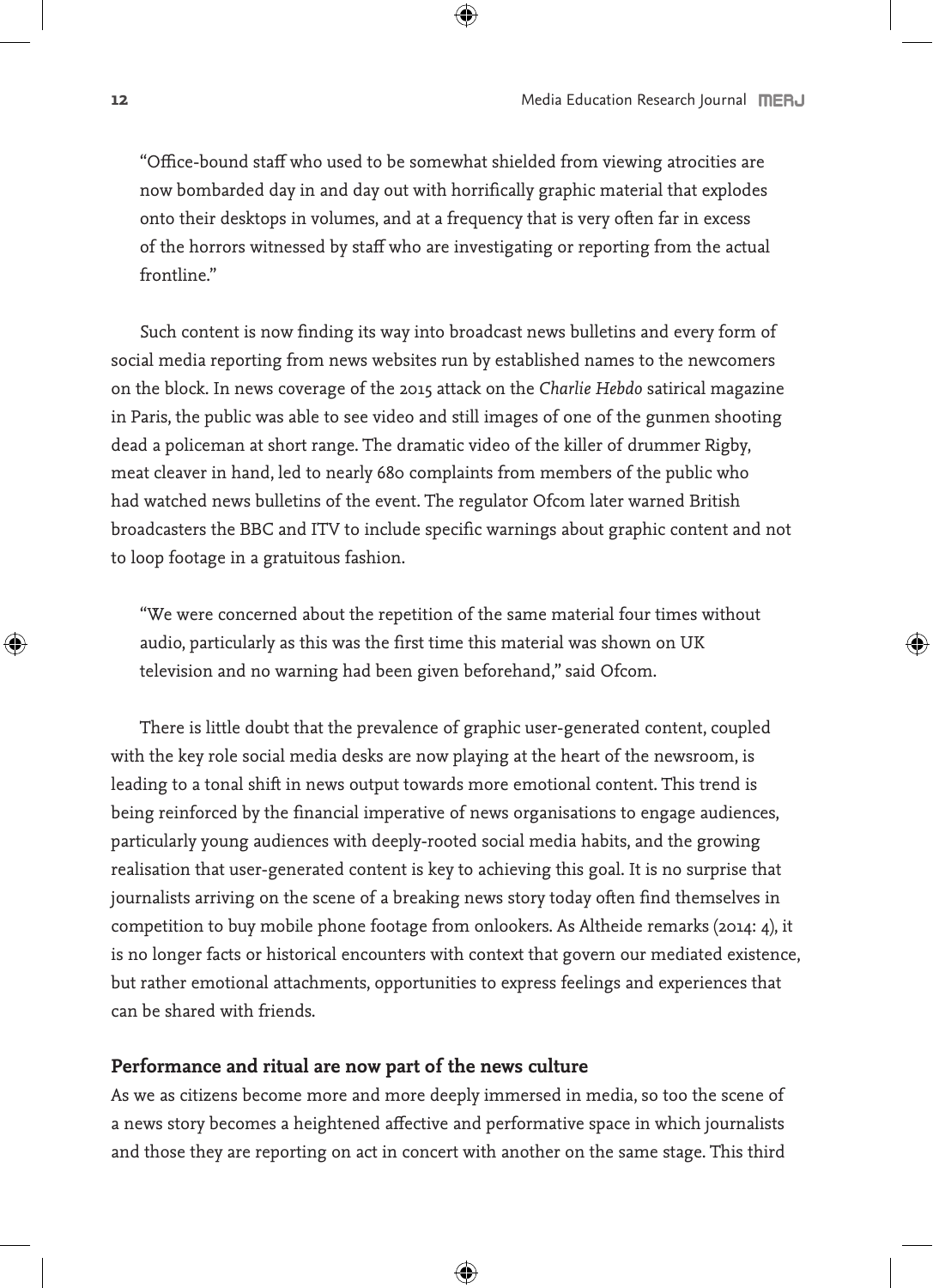identifiable trend once again has its roots in past practice but has been given additional intensity by the immediacy of social media. In the not so distant past, the death of Princess Diana in 1997 left indelible images of a sea of flowers and public mourning. Live television coverage created a global community and a shared reality, made cohesive by what Kavka refers to as "affective glue" (2008: 37). The television screen becomes not a barrier separating people between illusory and real worlds but rather it is a "join" that amplifies affect and connects real people on one side with real people on the other side. Today, that phenomenon is no longer the exception but has taken on the status of a well-rehearsed ritual, amplified not just by television but by the multitude of screens that make up social media devices of every kind. We see it through coverage of the European refugee crisis, in terror attacks, air disasters, in fact at any scene of breaking news where journalists gather to cover the story. Once again, as the traditional lines are blurred, journalists and the public constitute a joint scene. Demonstrations, whether they be on the streets of Cairo in the Arab Spring or the streets of New York with the Occupy movement, only become effective when they are fully mediatised. As Butler observes (2015: 91):

"The street scenes become politically potent only when and if we have a visual and audible version of the scene communicated in live or proximate time, so that the media does not merely report the scene but is part of the scene and action; indeed the media *is* the scene or the space in its extended and replicable visual and audible dimensions."

It would appear that journalists and members of the public know exactly what roles to adopt. After the ISIS-inspired terror attacks in Paris, the ritual of candle-lit vigils for the victims was played out in front of screens. The same was true following the deliberate crashing of Germanwings flight 9525 in May 2015 in which all 150 people on board died. It didn't take long to discover that among the victims was a group of 16 German students and two of their teachers travelling home from a Spanish exchange programme. They quickly became the focus of mass media attention as the world's press descended on the small town of Haltern am See with its 37,000 people. Some of the population were outraged by the media intrusion on their grief but others were only to willing to give interviews, in perfect English, to television crews about their unfortunate fellow students. According to Gavin Rees, the director of the Dart Centre for Journalism and Trauma in Europe, the mass media frenzy transforms a normal space of, say, a town, into what he calls a "heightened performative space" in which the presence of cameras changes the nature of simple acts such as laying flowers into a type of performance. This is similar to what Kavka, in her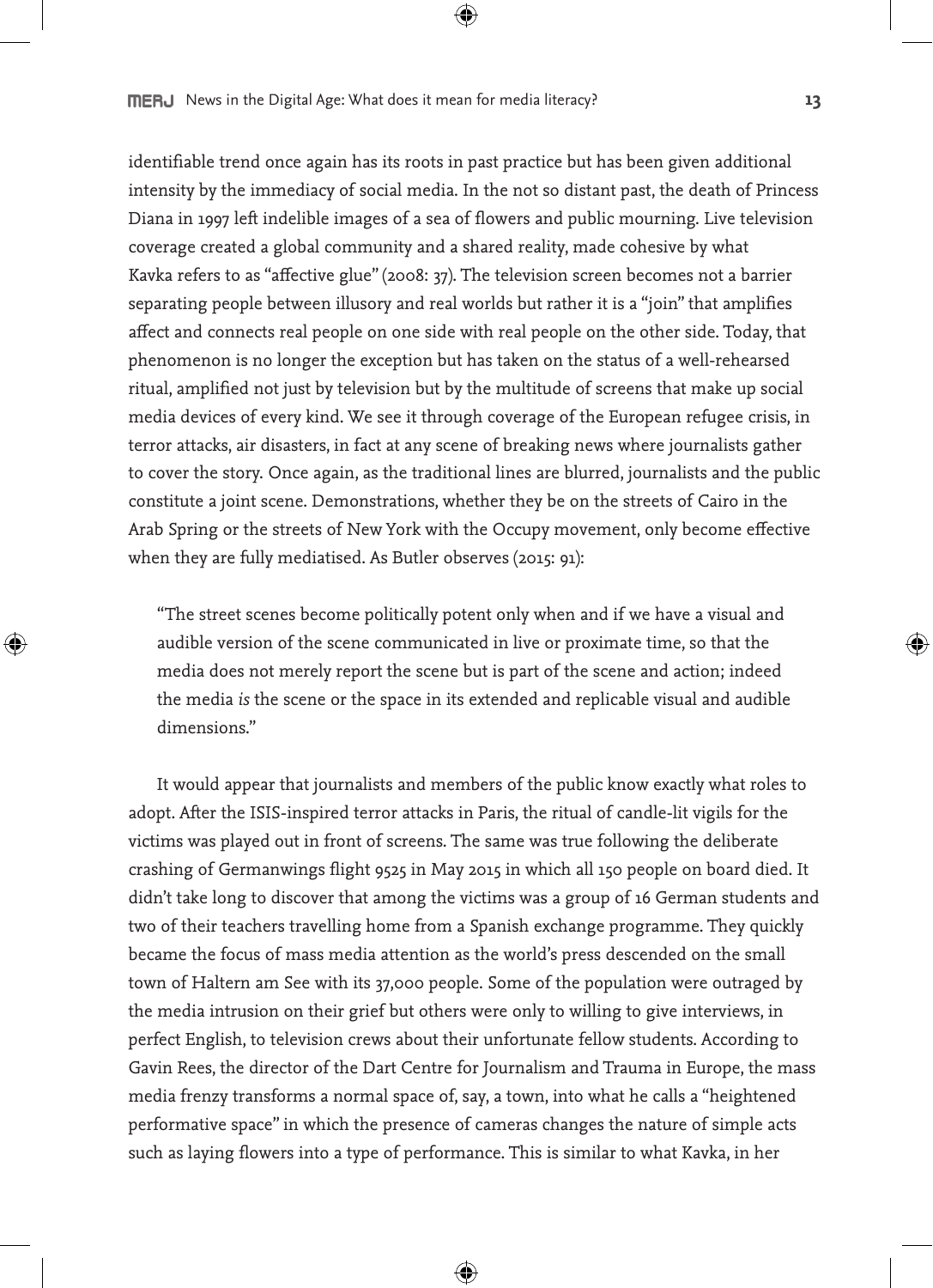study of reality TV (2008), calls a mediated and performed televisual intimacy where what is on screen can appear to be more "real" than reality. In her analysis of journalists' ability to create a moral appeal to action (for example in cases of natural disaster), Chouliaraki observes the traditional reliance of journalism on performance, and on the images and stories of suffering that situate events within symbolic regimes of emotion and action (2013: 140). As part of that, she sees a dual requirement on today's journalist to witness events as proof of the facts of suffering (an objective dimension) and to witness events as an emotive testimony to the "unspeakable horror of suffering (a reflexive dimension)" (ibid).

A similar form of ritual mourning took place in the wake of a school shooting in the German town of Winnenden in 2009 when a former student killed 15 students, teachers and passers-by in a shooting spree. Within hours, 40 satellite trucks were parked outside the school. But this time, there was a strange twist to the normal pattern of events. The editor of the local *Winnender Zeitung* newspaper, Frank Nipkau, took a stand, criticising the rest of the press for their hunt for victims and the way people traumatised by the shooting were "dragged before the camera." One of the German broadcasters asked him for pictures of the attacker, promising in return to feature his newspaper in the evening news bulletin. He refused. Within the first two hours, Nipkau made a clear decision and told his 35-strong editorial team: "We will not interview any of the victims or any of the bereaved families" (cited in Friedhoff, S 2014: 7). He actually went further, deciding that the *Winnender Zeitung* would not publish pictures of the killer or his victims and that the funerals would not be covered. The mainstream German press showed no such restraint, in fact the mass circulation tabloid *Bild Zeitung* was later censured by the German press watchdog for its intrusive and "irreverent" coverage. But in a way he had not predicted, Nipkau's decision to respect the privacy of the bereaved families backfired: some of the families started asking him why they had *not* been interviewed. On the first anniversary of the shooting, he changed his policy and contacted all 15 families of the victims with the intention of publishing their story. Eleven of those families took up the offer.

#### **Conclusion**

Are we in the midst of a liberating democratisation of the media as the marginalized in society find a voice? Or is this then the end of journalism as we know it? I would maintain that there is an element of truth to both sides of the argument and that at a time of flux it would be hasty and mistaken to characterise either the utopian vision or the doomsday scenario as being in the ascendancy.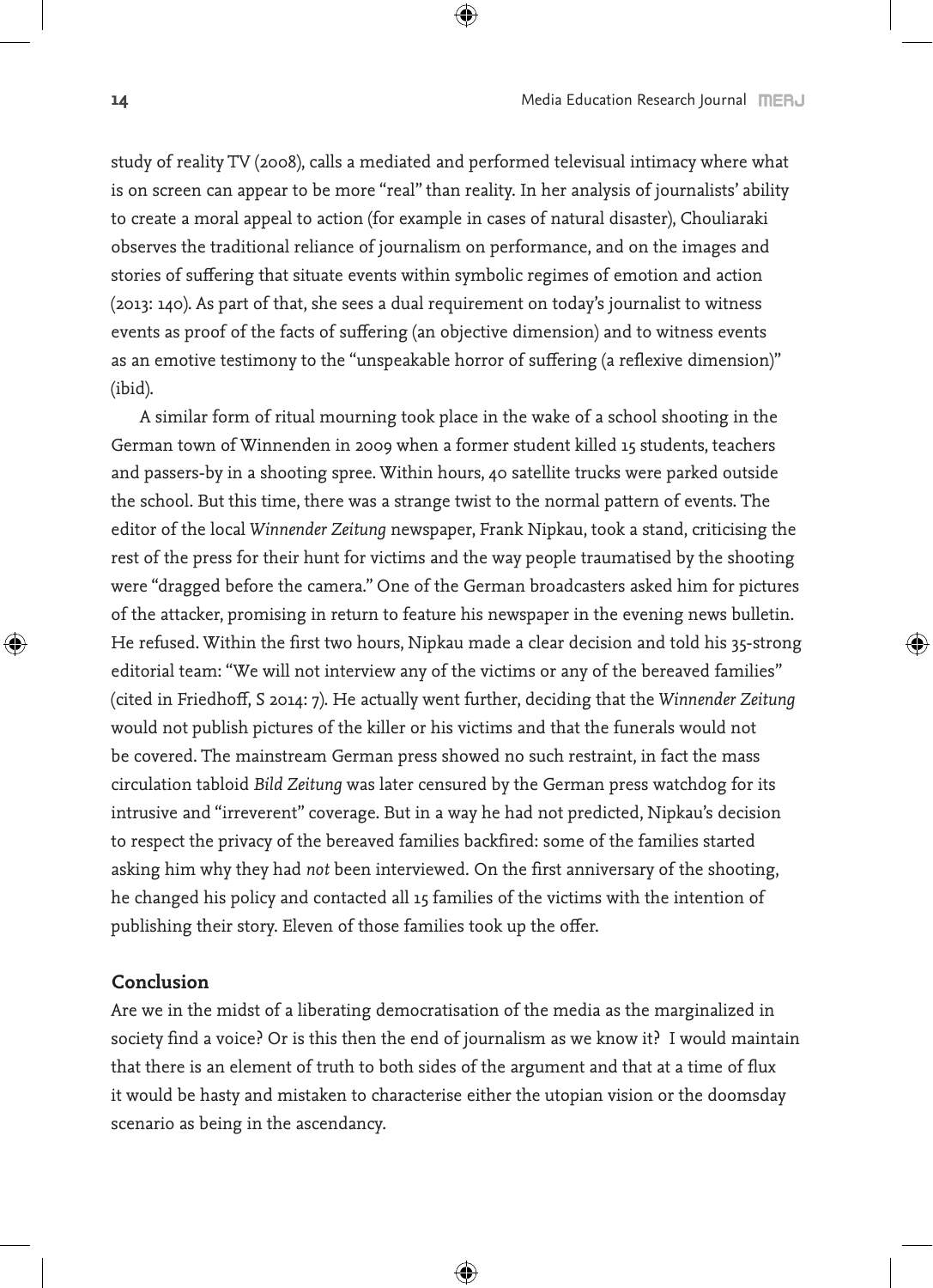Certainly there are many positive elements to be drawn from the trends I have set out above. For me, the key tenets of journalism are still firmly embedded in the culture of news, holding power to account, fostering democratic debate and shining a light in dark places. Social media and citizen journalism have helped dilute an over-reliance on elite sourcing and given a voice to many who were previously not heard. As Fenton observes (2010: 3), the ethos and vocation of journalism is embedded in a relationship with democracy and its practice. Only representing one perspective and ignoring the voices of all social classes can surely be considered undemocratic and inclusion of voices "from the street" represents a great advance. For Allan (2013: 94), citizen journalism inspires a language of democratisation. And as we have seen through the Arab Spring and the Middle East conflict, dictators can no longer hide, atrocities are uncovered in near real-time and we are seeing news that would previously have been hidden or, at best, kept out of sight of journalists.

On the other hand, it is difficult to welcome all the changes that are now becoming part of the day-to-day practice of journalism. It has been argued that the visual-driven culture of news media is now producing emotive messages based on a growing theme of threat and fear; and that more information has failed to produce more knowledge or understanding (Altheide, 2014: 11). That may be an extreme view, but I would certainly maintain that the normative values of objectivity, if they ever stood up to scrutiny in the first place, are under threat more than ever as the combination of visual images, immediacy and the sheer volume of user-generated material create a distinct tonal shift towards more emotion in our news. The blurring of lines and infusion of media into ever corner of our lives has brought together the journalist and those caught up in news in a shared performative space which, in turn, reinforces the overt expression of emotions and personal views. As Kavka has pointed out (2008: 8), information is increasingly being harnessed for the purposes of spectacle and entertainment is more spectacular when based in actuality. Performance can sometimes be perceived as more "real" than reality itself.

These trends are becoming deeply embedded in today's journalism, disrupting and challenging norms and conventions that have held sway for decades. Recognising these trends, for better or for worse, is essential if we are to understand how news media inform, create meaning and engage individuals and society. Practice is changing and, with it, the way news works.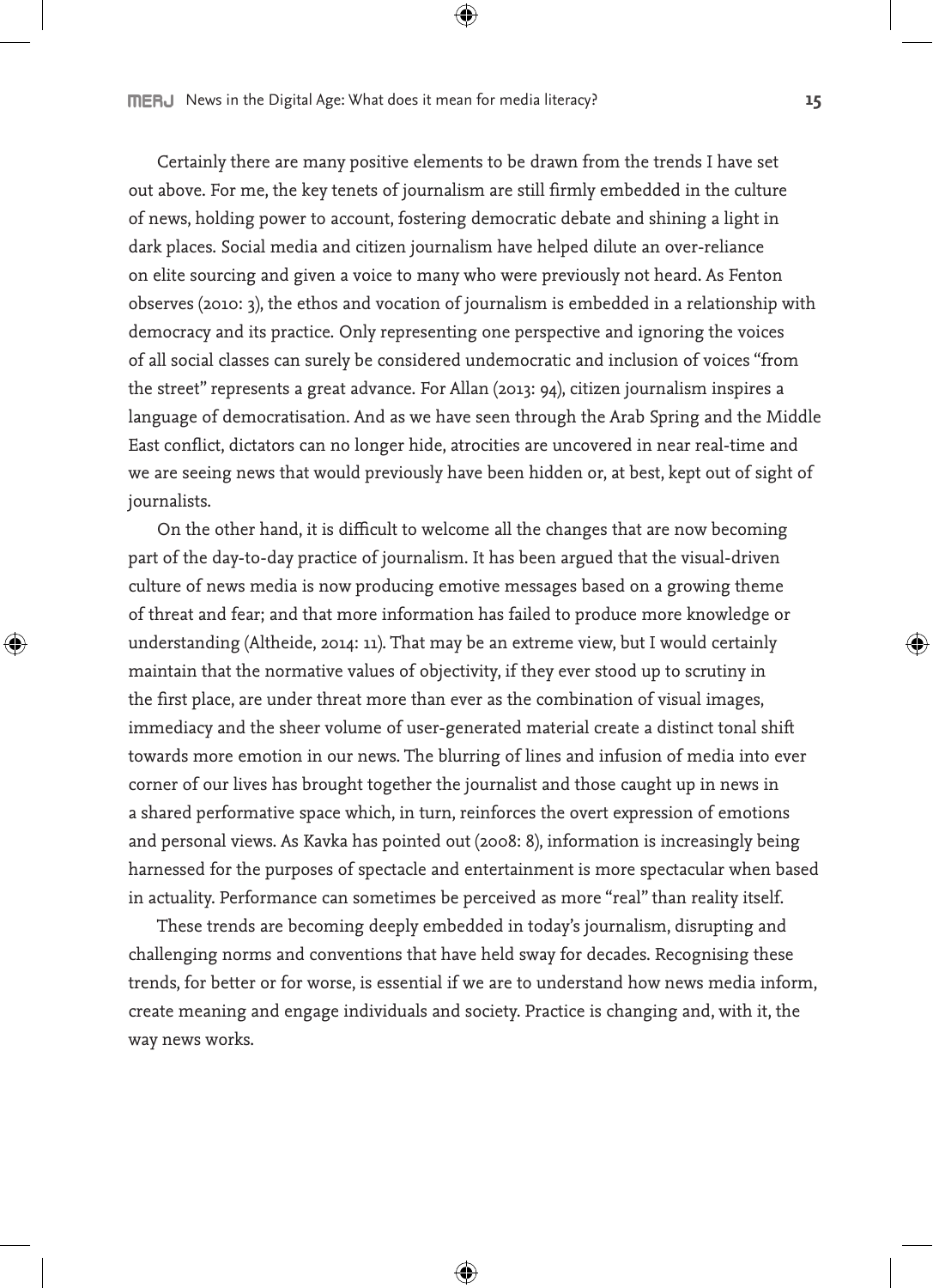#### **References**

- Allan, S., 2013. *Citizen Witnessing: Revisioning Journalism in Times of Crisis*. Cambridge: Polity Press.
- Allan, S., 2014. Witnessing in Crisis: Photo-reportage of terror attacks in Boston and London. *Media, War & Conflict*. Vol 7, No 2.
- Altheide, D., 2014. *Media Edge: Media Logic and Social Reality*. New York: Peter Lang.
- Belair-Gagnon, V., 2015. *Social media at BBC News: the Remaking of Crisis Reporting*. New York: Routledge.
- Boaden, H., 2008. The role of citizen journalism in modern democracy. Available at: HYPERLINK "http://www.bbc.co.uk/blogs/legacy/theeditors/2008/11/the\_role\_of\_ citizen\_journalism.html"http://www.bbc.co.uk/blogs/legacy/theeditors/2008/11/the\_ role\_of\_citizen\_journalism.html
- Butler, J., 2015. *Notes Toward a Performative Theory of Assembly*. Cambridge, MA: Harvard University Press.
- Chouliaraki, L., 2013. *The Ironic Spectator: Solidarity in the Age of Post-Humanitarianism*. Cambridge: Polity Press.
- Davies, N., 2014. *Hack Attack: How the Truth Caught up with Rupert Murdoch*. London: Chatto & Windus.
- Deuze, M., 2012. *Media Life*. Cambridge: Polity.
- Eyewitness Media Hub, 2015. Making Secondary Trauma a Primary Issue: A Study of Eyewitness Media and Vicarious Trauma on the Digital Frontline. Available from: HYPERLINK "http://eyewitnessmediahub.com/research/vicarious-trauma"http:// eyewitnessmediahub.com/research/vicarious-trauma

Fenton, N., 2010. Drowning or Waving – New Media, Journalism and Democracy. In, ed.

- Fenton, N. *New Media, Old News: Journalism and Democracy in the Digital Age*. London: Sage.
- Friedhoff, S., 2014. Fallstudie Winnenden. Available from: HYPERLINK "http://dartcenter. org/traumajournalismus/wp/wp-content/uploads/2014/04/Fallstudie-Winnenden. pdf"http://dartcenter.org/traumajournalismus/wp/wp-content/uploads/2014/04/ Fallstudie-Winnenden.pdf

Kavka, M., 2008. *Reality Television, Affect and Intimacy*. London: Palgrave MacMillan.

- The Leveson Inquiry: Culture, Practice And Ethics Of The Press. Available from: HYPERLINK "http://www.levesoninquiry.org.uk/"www.levesoninquiry.org.uk/
- Linfield, S., 2015. Perpetrator Images Of Atrocity And Suffering: Then and Now. In: *The Visual Politics of the Human Images in Humanitarian and Human Rights Communication*. London: London School of Economics.